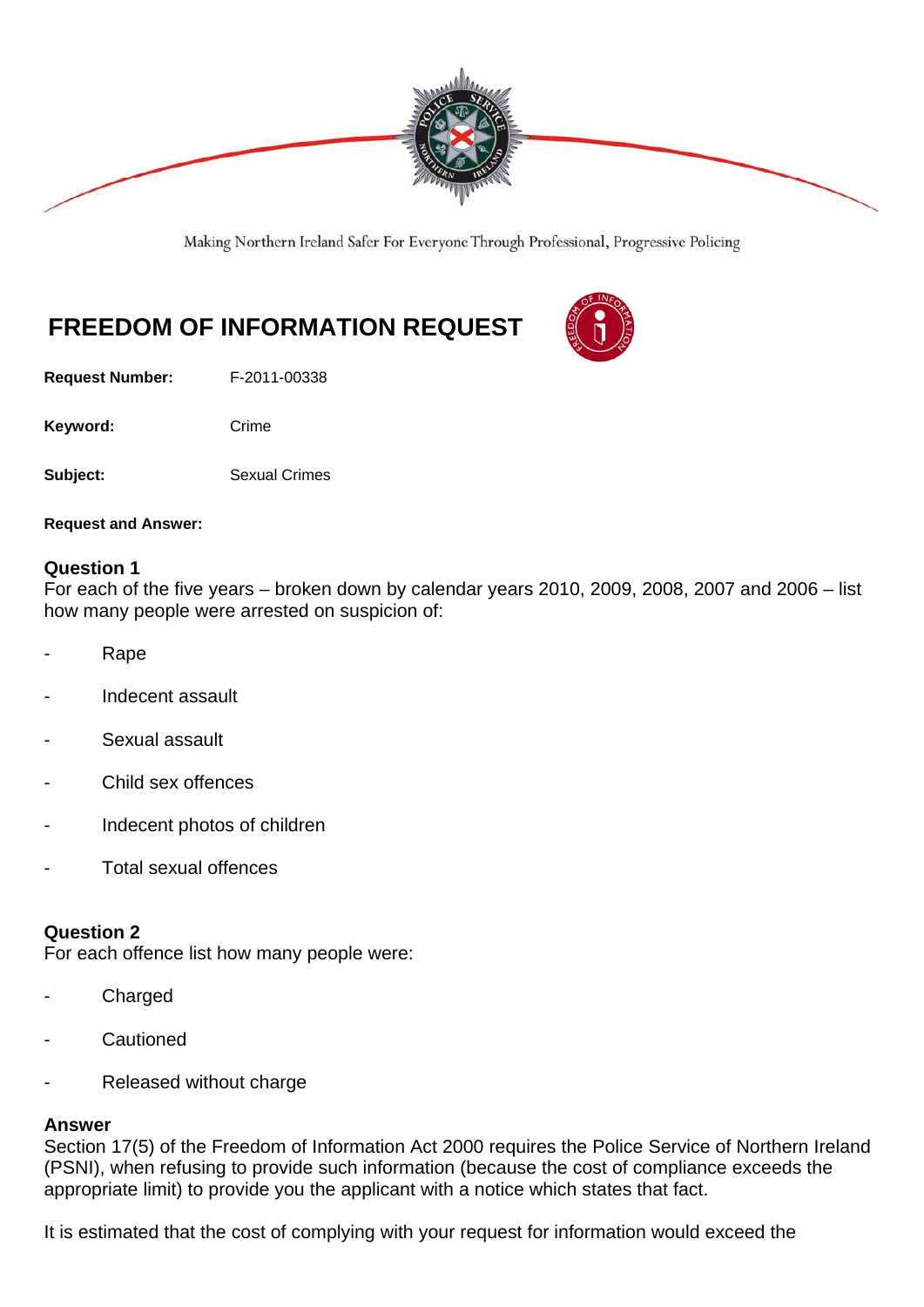"appropriate costs limit" under Section 12(1) of the Freedom of Information Act 2000, which is currently set by the Secretary of State at £450 (18hrs).

The PSNI Information and Communications Systems (ICS) Branch have interrogated our Crime Recording systems and they have advised that it would take in excess of the 18 hours permitted under legislation to extract information requested. The reason for this is that there is an extensive list of release options including transferred to prison, transferred to court, charged or reported, cautioned etc which would need to be searched under.

In accordance with the Freedom of Information Act 2000, this letter should be considered as a Refusal Notice, and the request has therefore been closed.

You may wish to submit a refined request in order that the cost of complying with your request may be facilitated within the 'appropriate limit'. In compliance with Section 16 of the Act, I have considered how your request may be refined to bring it under the appropriate limit however the nature and structure of the information unfortunately makes this impossible.

Submission of a refined request would be treated as a new request, and considered in accordance with the Freedom of Information Act 2000, including consideration of relevant Part II exemptions.

Although excess cost removes the PSNI's obligations under the Freedom of Information Act, I have provided below the information which was retrieved before it was realised that the fees limit would be exceeded. I trust this is helpful but it does not affect our legal right to rely on the fees regulations for the remainder of your request.

ICS have provided in the tables below the total number of arrests and the number classified as "charged or reported", "cautioned" and "released without charged" for the offences requested. It should be noted that other release options have not been included as this would exceed the cost limit and this is the reason that the total arrests will not match the total of release options.

| nave |       |                            |  |                            |  |
|------|-------|----------------------------|--|----------------------------|--|
|      | Total | Charged/Reported Cautioned |  | Released<br>without charge |  |
| 2006 | 246   | 165                        |  | 47                         |  |
| 2007 | 297   | 226                        |  | 44                         |  |
| 2008 | 265   | 219                        |  | 26                         |  |
| 2009 | 246   | 199                        |  | 25                         |  |
| 2010 | 267   | 195                        |  |                            |  |

Indecent assault

Rape

|      | Total | Charged/Reported Cautioned |  | Released                 |
|------|-------|----------------------------|--|--------------------------|
|      |       |                            |  | without charge           |
| 2006 | 243   | 201                        |  | 30                       |
| 2007 | 178   | 151                        |  | $\overline{\mathcal{L}}$ |
| 2008 | 183   | 163                        |  |                          |
| 2009 | 92    |                            |  |                          |
| 2010 | ΄4    | 63                         |  |                          |

Sexual assault

|      | Total | Charged/Reported Cautioned |  | Released without |
|------|-------|----------------------------|--|------------------|
|      |       |                            |  | charge           |
| 2006 | 239   |                            |  |                  |
| 2007 | 175   | 50                         |  |                  |
| 2008 | 185   | 70                         |  |                  |
| 2009 | 161   | 42                         |  |                  |
| 2010 | 19    | 88                         |  |                  |